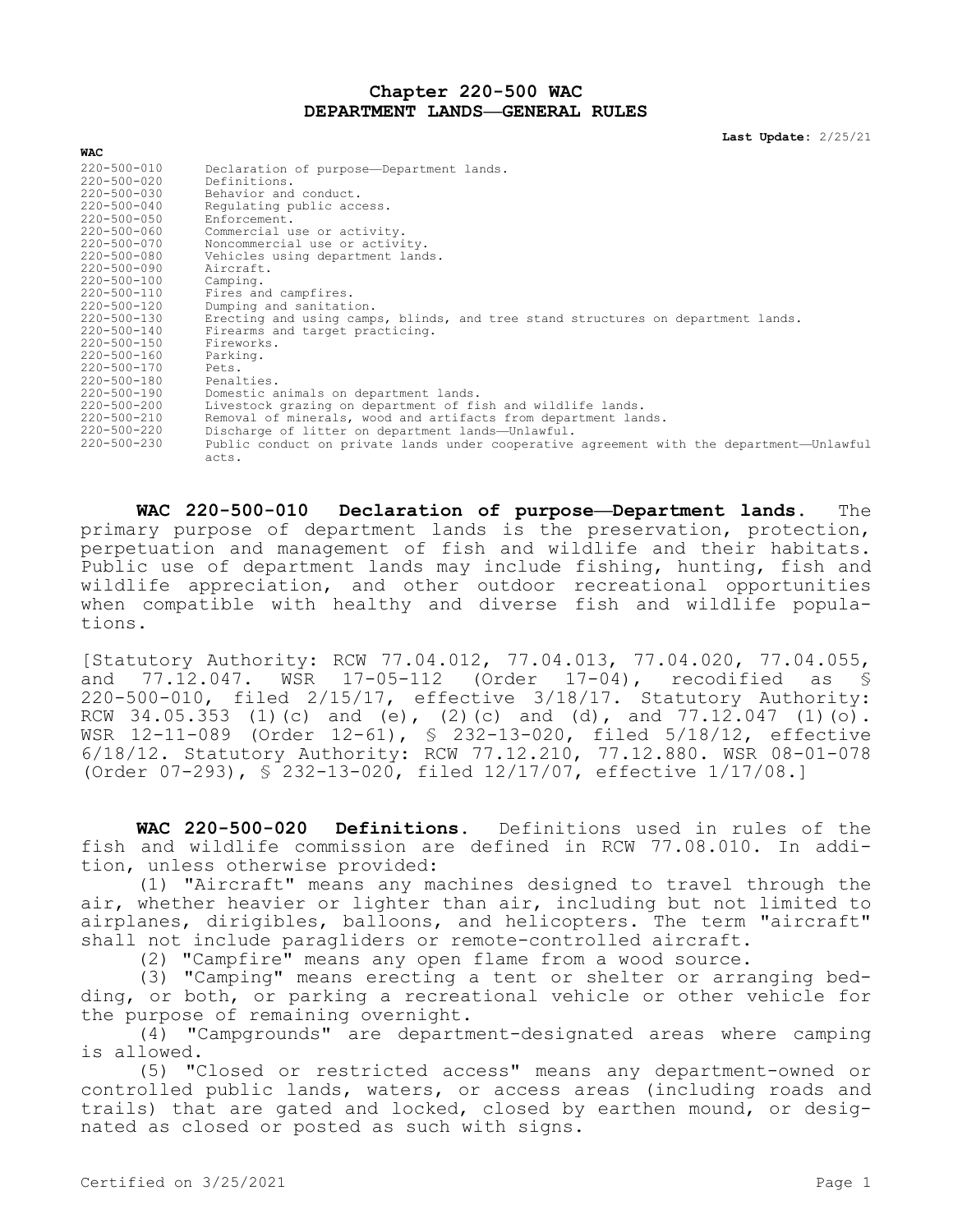(6) "Commercial use or activity" is any use or activity on department-controlled or managed lands, waters, or access areas:

(a) Where an entry or other type of fee is charged; or

(b) Where the primary purpose is the sale or barter of a good or service; and

(c) In either case, the term applies regardless of whether the use or activity is intended to produce a profit.

(7) "Director" means the department's director or his or her designee.

(8) "Department" means the Washington department of fish and wildlife.

(9) "Department land" means any area (including water, access areas, roads, and trails) under the ownership, management, lease, or control of the department, excluding private lands.

(10) "Ex officio fish and wildlife officer" means a commissioned officer of a municipal, county, state, or federal agency having as its primary function the enforcement of criminal laws in general, while the officer is in the appropriate jurisdiction. The term "ex officio fish and wildlife officer" includes special agents of the National Marine Fisheries Service, state parks commissioned officers, United States Fish and Wildlife special agents, department of natural resources enforcement officers, and United States Forest Service officers, while the agents and officers are within their respective jurisdictions.

(11) "Fire" means any open flame from any source or device, including but not limited to campfires, stoves, lanterns and barbeques.

(12) "Firearm," as defined in RCW 9.41.010, means a weapon or device from which a projectile or projectiles may be fired by an explosive such as gunpowder. For purposes of this chapter, "firearm" does not include BB guns, pellet guns, paintball guns, or other guns that use compressed air as a propellant, or immobilization guns used in animal restraint by department personnel.

(13) "Fireworks," as defined in RCW 70.77.126, means any composition or device designed to produce a visible or audible effect by combustion, deflagration, or detonation, and which meets the definition of articles pyrotechnic or consumer fireworks or display fireworks.

(14) "Garbage," as defined in WAC 246-203-120, means all solid and semisolid kitchen refuse subject to decay or putrefaction, and all market waste of animal and vegetable matter that was intended to be used as food.

(15) "Incendiary" means causing or designed to cause fires, such as flares, bombs or other exploding or flammable devices.

(16) "Livestock," as defined in RCW 16.57.010, includes, but is not limited to, horses, mules, cattle, sheep, swine, and goats.

(17) "Motorized vehicle," as defined in RCW 46.09.020 and 46.04.320, means a vehicle that derives motive power from an internal combustion engine or is propelled by electric power. For purposes of this chapter, it does not mean motorized wheel chairs used by persons with disabilities.

(18) "Parking," as defined in RCW 46.04.381, means the standing of a vehicle, whether occupied or not, otherwise than temporarily for the purpose of and while actually engaged in loading or unloading property or passengers.

(19) "Pet" means a dog, cat, or any animal that has been domesticated, except livestock.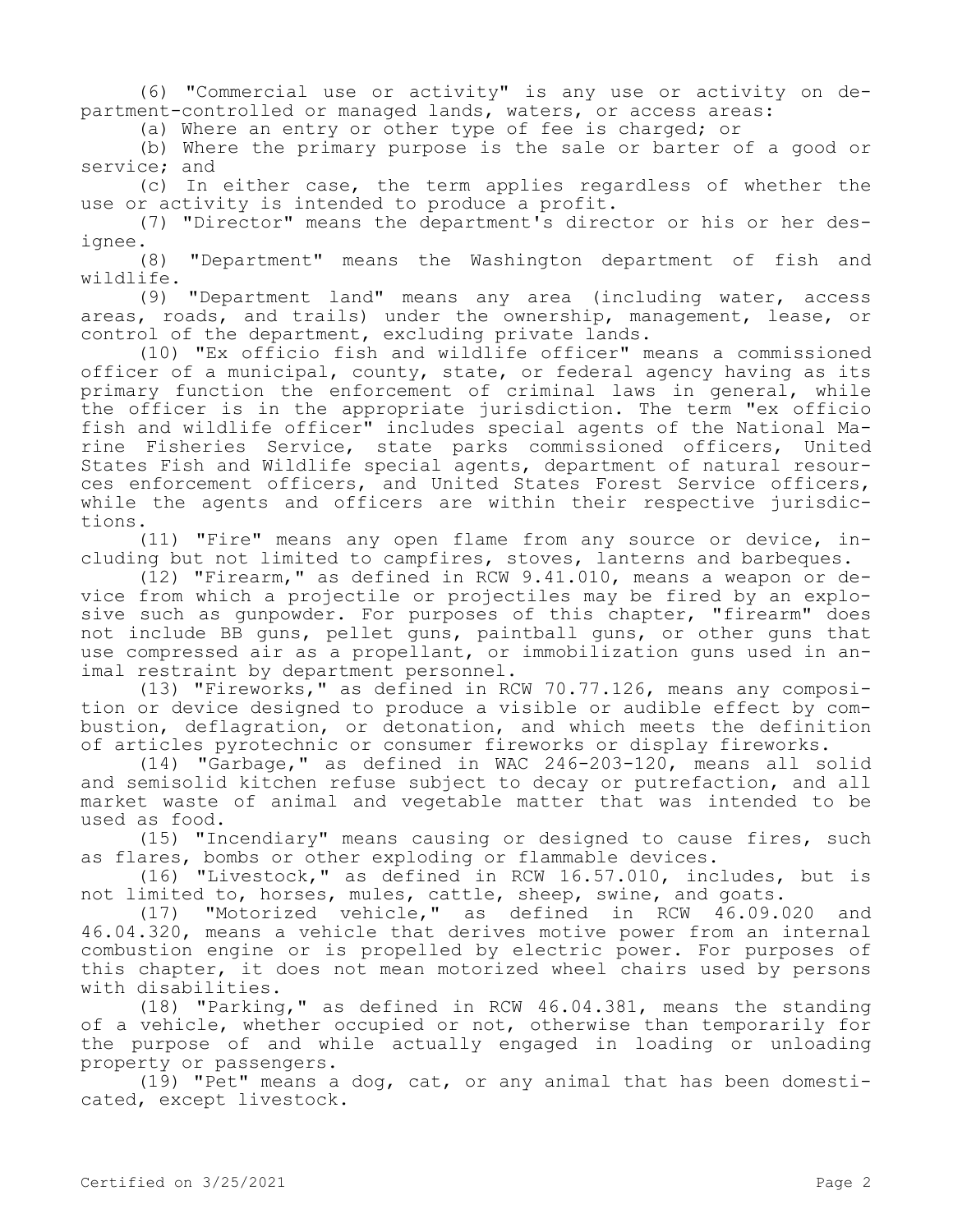(20) "Possession" means exercising direct physical control or dominion, with or without ownership, over weapons, traps, nets, or other property, or archeological, cultural, or natural resources.

 $(2\bar{1})$  "Road," pursuant to RCW 46.04.500 and 46.04.197, means that portion of an every way publicly maintained for the purposes of vehicular travel. For purposes of this chapter, "road" means a road wholly or partly within or adjacent to and serving department-owned or controlled public lands, waters, or access areas under the jurisdiction of the department.

(22) "Snowmobile," as defined in RCW 46.10.010, shall mean any self-propelled vehicle capable of traveling over snow or ice, which utilizes as its means of propulsion an endless belt tread, or cleats, or any combination of these or other similar means of contact with the surface upon which it is operated, and which is steered wholly or in part by skis or sled type runners, and which is not otherwise registered as, or subject to, the motor vehicle excise tax in the state of Washington.

(23) "Trash and rubbish," as defined in WAC 246-203-120, means all waste material not of putrescible nature.

(24) "Tracer bullet or shell" means a bullet, projectile, or shell that traces its own course in the air with a trail of smoke, chemical incandescence, or fire, so as to facilitate adjustment of the aim.

(25) "Vessel" means any craft that is used or is capable of being used as a means of transportation on or under water or ice, including but not limited to powerboats, cruisers, houseboats, sailboats, airboats, hovercraft, rowboats, canoes, kayaks, or other personal watercraft. This also includes buoyant devices permitting or capable of free flotation.

[Statutory Authority: RCW 77.04.012, 77.04.013, 77.04.020, 77.04.055, and 77.12.047. WSR 17-05-112 (Order 17-04), recodified as § 220-500-020, filed 2/15/17, effective 3/18/17. Statutory Authority: RCW 77.12.210, 77.12.880. WSR 08-01-078 (Order 07-293), § 232-13-030, filed 12/17/07, effective 1/17/08.]

**WAC 220-500-030 Behavior and conduct.** (1)(a) It is unlawful to engage in disorderly conduct on department lands. Disorderly conduct is a misdemeanor, pursuant to RCW 9A.84.030.

(b) For the purposes of this subsection, a person is guilty of disorderly conduct if he or she:

(i) Uses abusive language and thereby intentionally creates a risk of assault;

(ii) Intentionally disrupts any lawful assembly or meeting of persons without lawful authority; or

(iii) Intentionally obstructs vehicular or pedestrian traffic without lawful authority.

(2)(a) It is unlawful to possess or dispense beer or malt liquor in quantities subject to keg registration laws under RCW 66.28.210, on department lands, without a permit from the director. Violating this subsection is a misdemeanor, pursuant to RCW 77.15.230.

(b) It is unlawful to hold, sponsor, or attend an event requiring a banquet permit under chapter 314-18 WAC from the liquor control board, on department lands without a permit from the director. Violating this subsection is a misdemeanor, pursuant to RCW 77.15.230.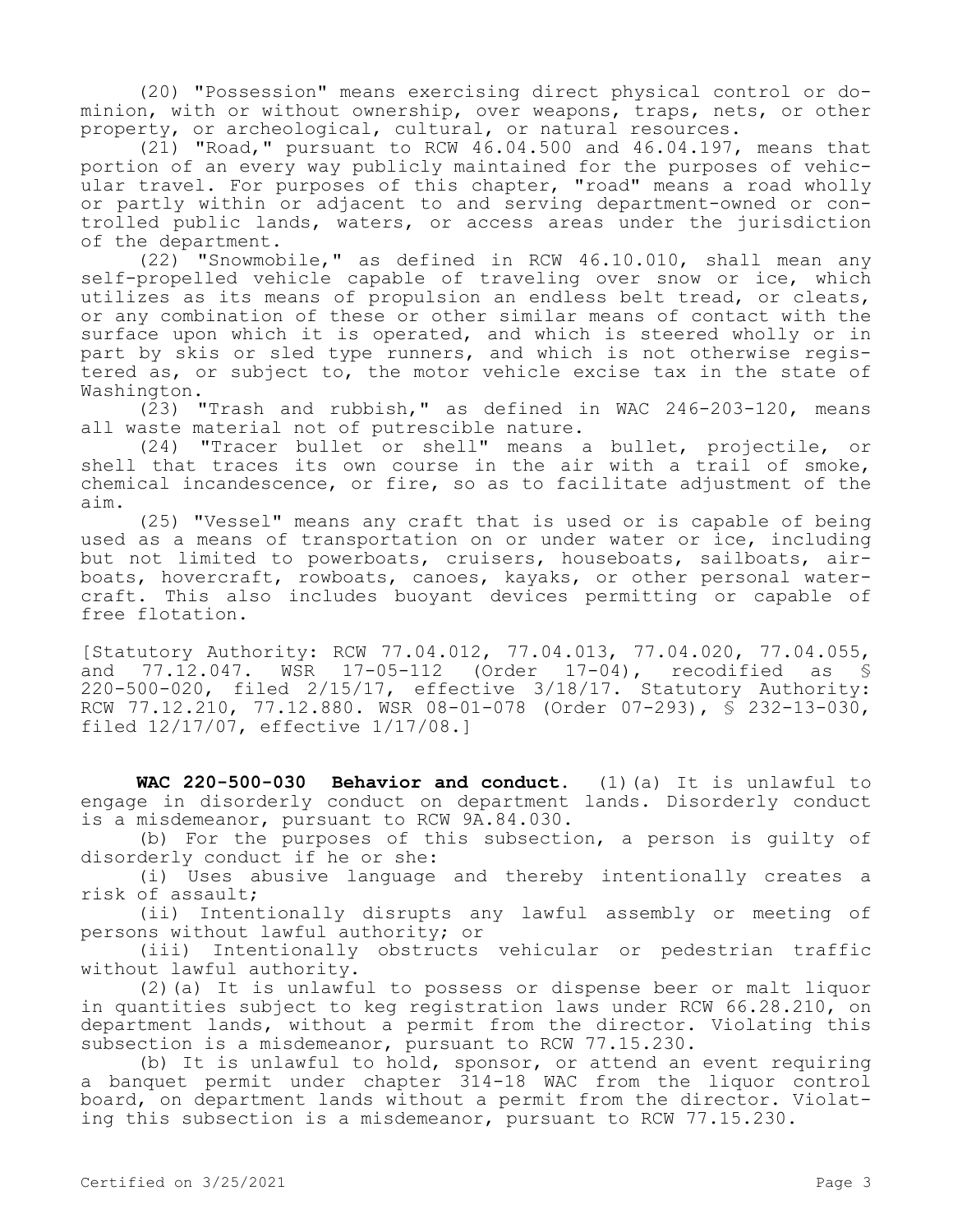(3) Pursuant to RCW 77.15.230, it is unlawful to use department lands in a manner or for a purpose contrary to signs or notices posted on those lands, waters, or access areas. Violating this subsection is a misdemeanor, pursuant to RCW 77.15.230.

[Statutory Authority: RCW 77.04.012, 77.04.013, 77.04.020, 77.04.055, and 77.12.047. WSR 17-05-112 (Order 17-04), recodified as § 220-500-030, filed 2/15/17, effective 3/18/17. Statutory Authority: RCW 77.12.210, 77.12.880. WSR 08-01-078 (Order 07-293), § 232-13-050, filed 12/17/07, effective 1/17/08.]

**WAC 220-500-040 Regulating public access.** (1) The director may close or restrict access to department lands by an emergency or other permanent regulation on a seasonal, emergent, or permanent basis to protect human safety, vulnerable fish and wildlife resources or habitats, and department or other infrastructures from damage or abuse.

(2) The director may control public access on department lands to increase wildlife use in order to improve hunter success or manage wildlife viewing opportunities. Public access may be controlled by limiting the number of users in the areas and/or limiting the days of the week or hours of the day that the public can access the area.

(3) It is unlawful to enter or remain on department lands or portions thereof when such restrictions are in place or are established by department posted notice. This does not apply during the administration of authorized activities.

[Statutory Authority: RCW 77.04.012, 77.04.013, 77.04.020, 77.04.055, and 77.12.047. WSR 17-05-112 (Order 17-04), recodified as \$ 220-500-040, filed 2/15/17, effective 3/18/17. Statutory Authority: RCW 77.12.210, 77.12.880. WSR 08-01-078 (Order 07-293), § 232-13-150, filed 12/17/07, effective 1/17/08.]

**WAC 220-500-050 Enforcement.** (1) Fish and wildlife officers and ex officio fish and wildlife officers have the authority to remove from department lands people who have violated the law or failed to obey department regulations.

(2) It is unlawful to fail, neglect, or refuse to obey the directions of such officers regarding the use of department lands. Violating this subsection is a misdemeanor, pursuant to RCW 77.15.230.

[Statutory Authority: RCW 77.04.012, 77.04.013, 77.04.020, 77.04.055, and 77.12.047. WSR 17-05-112 (Order 17-04), recodified as § 220-500-050, filed 2/15/17, effective 3/18/17. Statutory Authority: RCW 77.12.210, 77.12.880. WSR 08-01-078 (Order 07-293), § 232-13-110, filed 12/17/07, effective 1/17/08.]

**WAC 220-500-060 Commercial use or activity.** It is unlawful to use department lands for any commercial purposes without a permit from the director.

[Statutory Authority: RCW 77.04.012, 77.04.013, 77.04.020, 77.04.055, and 77.12.047. WSR 17-05-112 (Order 17-04), recodified as § 220-500-060, filed 2/15/17, effective 3/18/17. Statutory Authority: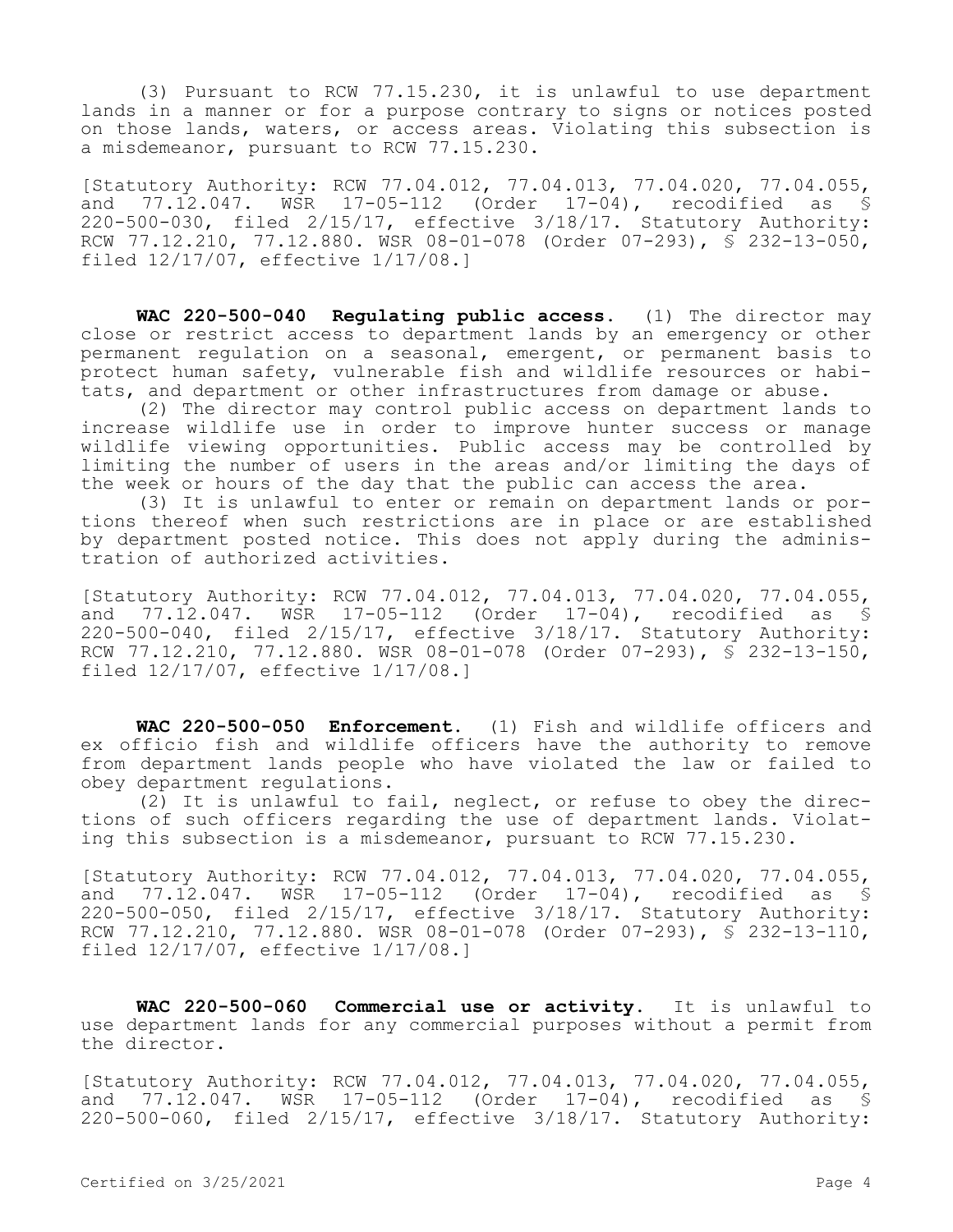RCW 77.12.210, 77.12.880. WSR 08-01-078 (Order 07-293), § 232-13-080, filed 12/17/07, effective 1/17/08.]

**WAC 220-500-070 Noncommercial use or activity.** It is unlawful to sponsor, conduct, or hold a private or public event, involving more than thirty people, on department lands without a permit from the director.

[Statutory Authority: RCW 77.04.012, 77.04.013, 77.04.020, 77.04.055, and 77.12.047. WSR 17-05-112 (Order 17-04), recodified as § 220-500-070, filed 2/15/17, effective 3/18/17. Statutory Authority: RCW 77.12.210, 77.12.880. WSR 08-01-078 (Order 07-293), § 232-13-090, filed 12/17/07, effective 1/17/08.]

**WAC 220-500-080 Vehicles using department lands.** It is unlawful to operate a motor driven vehicle on a road controlled or managed by the department pursuant to road management agreement in a manner or for a purpose contrary to posted signs or notices except as authorized by the director.

Violation of this section is an infraction, punishable under RCW 77.15.160.

[Statutory Authority: RCW 77.04.012, 77.04.013, 77.04.020, 77.04.055, and 77.12.047. WSR 17-05-112 (Order 17-04), recodified as § 220-500-080, filed 2/15/17, effective 3/18/17. Statutory Authority: RCW 77.12.047. WSR 06-09-021 (Order 06-67), § 232-12-177, filed 4/11/06, effective 5/12/06. Statutory Authority: RCW 77.12.210 and 77.12.320. WSR 90-11-050 (Order 438), § 232-12-177, filed 5/11/90, effective 6/11/90. Statutory Authority: RCW 77.12.040. WSR 82-04-034 (Order 177), § 232-12-177, filed 1/28/82; WSR 81-12-029 (Order 165), § 232-12-177, filed 6/1/81. Formerly WAC 232-12-400.]

**WAC 220-500-090 Aircraft.** (1) Except as authorized by the director or the commissioner of public lands, it is unlawful to land aircraft on department lands, except in the case of a bona fide emergency.

(2) This section does not apply to official aircraft used in the performance of department approved scientific research, search and rescue missions, medical emergencies, law enforcement activities, emergency evacuations, firefighting activities, or other agency administrative activities.

[Statutory Authority: RCW 77.04.012, 77.04.013, 77.04.020, 77.04.055, and 77.12.047. WSR 17-05-112 (Order 17-04), recodified as § 220-50-090, filed 2/15/17, effective 3/18/17. Statutory Authority: RCW 77.12.210, 77.12.880. WSR 08-01-078 (Order 07-293), § 232-13-040, filed 12/17/07, effective 1/17/08.]

**WAC 220-500-100 Camping.** (1) It is unlawful to establish or occupy a camp on department lands in excess of twenty-one days within a thirty-day period, except when allowed by department posted notice.

(2) It is unlawful to establish or occupy a residence camp on department lands. For purposes of this section, a residence camp is an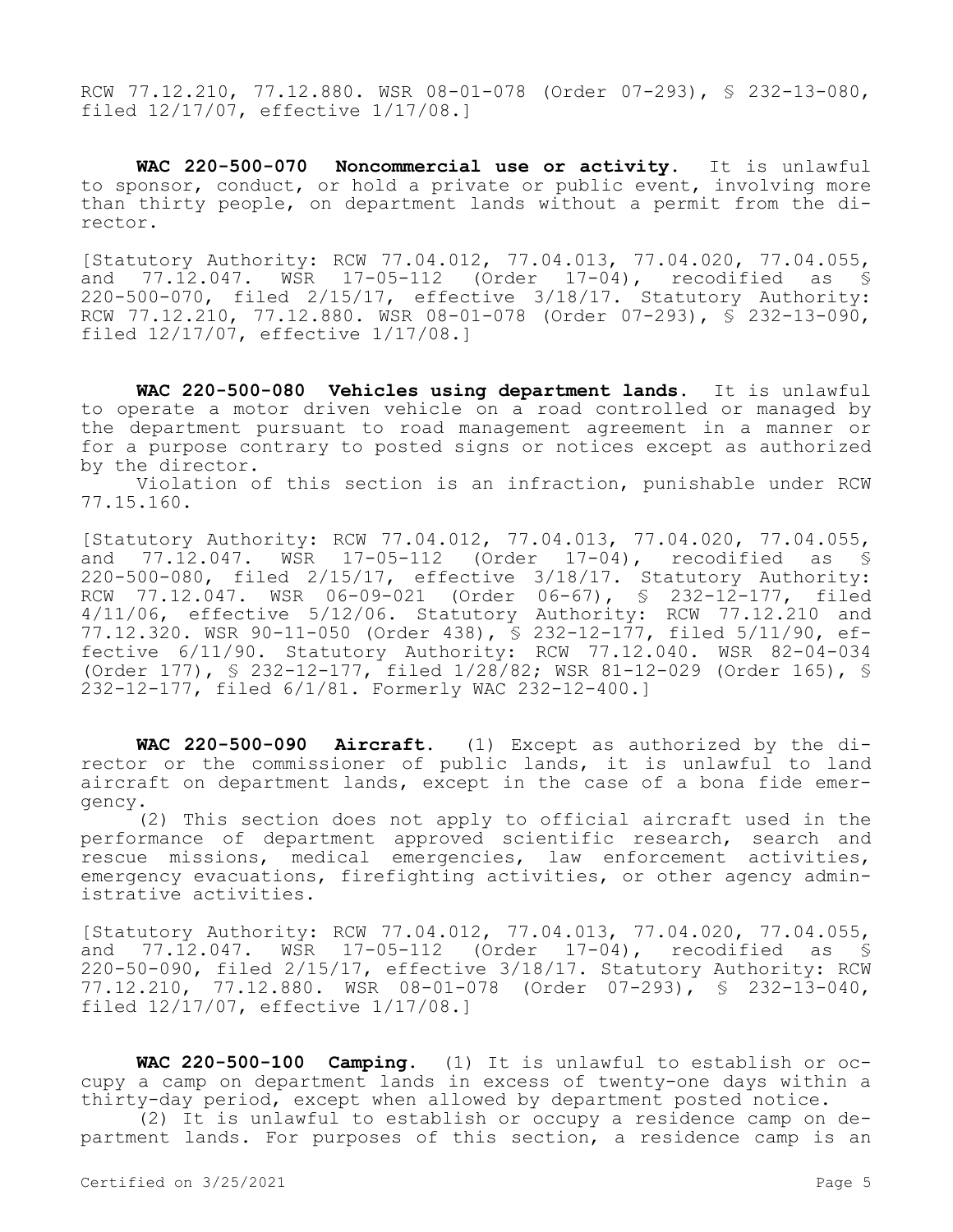encampment, occupancy, or presence on department lands that is the principal place of residence for the person or occupant.

(3) A residence camp on department lands is declared to be a public nuisance and may be abated by the department after ten days of notice by the department.

[Statutory Authority: RCW 77.04.012, 77.04.013, 77.04.020, 77.04.055,<br>and 77.12.047. WSR 17-05-112 (Order 17-04), recodified as \$ and  $77.\overline{12}.047$ . WSR  $17-05-112$  (Order  $17-04$ ), 220-500-100, filed 2/15/17, effective 3/18/17. Statutory Authority: RCW 77.12.210, 77.12.880. WSR 08-01-078 (Order 07-293), § 232-13-060, filed 12/17/07, effective 1/17/08.]

**WAC 220-500-110 Fires and campfires.** With the exception of campfires, fires in stoves, lanterns and barbeques, and fire used by the department for habitat management, it is unlawful to start or tend any other fire on department lands. Lawful campfires are limited to a maximum of three feet in diameter and three feet high.

[Statutory Authority: RCW 77.04.012, 77.04.013, 77.04.020, 77.04.055, and 77.12.047. WSR 17-05-112 (Order 17-04), recodified as § 220-500-110, filed 2/15/17, effective 3/18/17. Statutory Authority: RCW 77.12.210, 77.12.880. WSR 08-01-078 (Order 07-293), § 232-13-070, filed 12/17/07, effective 1/17/08.]

**WAC 220-500-120 Dumping and sanitation.** (1) It is unlawful for any person to throw, drop, or leave any discarded object, garbage, trash or rubbish, upon any department lands except into a litter or garbage receptacle or container installed for that purpose on such property. Violation of this subsection is pursuant to RCW 70.93.060, which makes it a class 3 civil infraction to litter in an amount less than or equal to one cubic foot; a misdemeanor to litter in an amount greater than one cubic foot but less than one cubic yard; and a gross misdemeanor to litter in an amount of one cubic yard or more.

(2) It is unlawful to drain or dump refuse or human waste from any trailer, camper, automobile, other vehicle, or vessel on department lands.

(3) Except for administrative purposes, it is unlawful to clean or wash any automobile, vessel, or other vehicle on department lands with any substance other than water or biodegradable soaps. This subsection does not apply to cleaning activities to control and prevent the spread of invasive species provided only water is used.

[Statutory Authority: RCW 77.04.012, 77.04.013, 77.04.020, 77.04.055, and 77.12.047. WSR 17-05-112 (Order 17-04), recodified as \$ 220-500-120, filed 2/15/17, effective 3/18/17. Statutory Authority: RCW 77.12.210, 77.12.880. WSR 08-01-078 (Order 07-293),  $\overline{S}$  232-13-100, filed 12/17/07, effective 1/17/08.]

**WAC 220-500-130 Erecting and using camps, blinds, and tree stand structures on department lands.** (1)(a) It is unlawful to dig pits for the purpose of hunting waterfowl, or to cut trees or attach artificial fasteners (such as wire, staples or nails) to trees for the construction of camps, blinds and tree stands on department lands.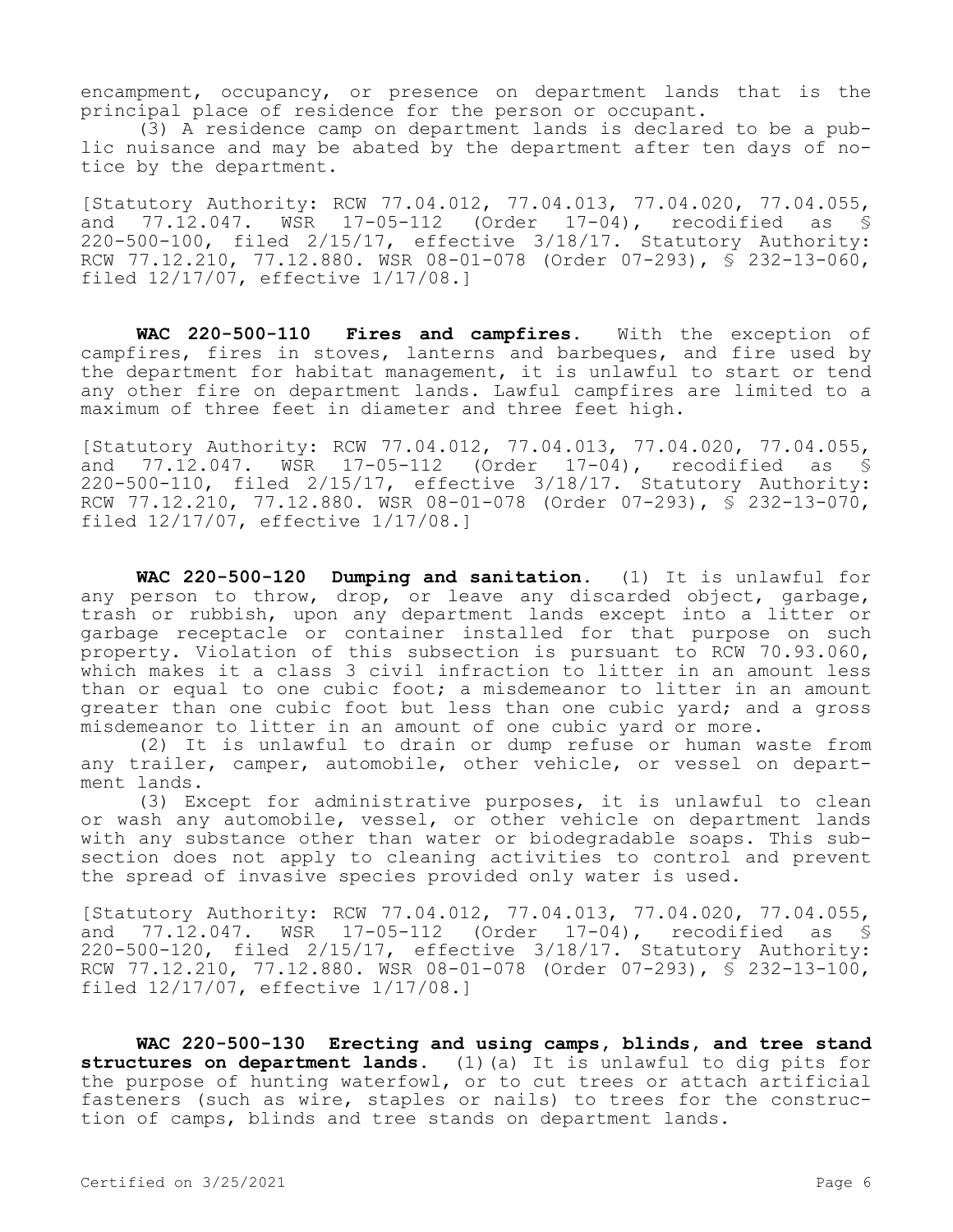(b) All nonnatural materials used in the construction of blinds or tree stands must be removed from department lands at the end of the hunting season.

(2) All nondepartment owned blinds shall be available to the public on a "first-come-first-served" basis.

(3) Structures established as part of a camp must be removed from department lands by camp occupants at the end of the trip.

[Statutory Authority: RCW 77.04.012, 77.04.013, 77.04.020, 77.04.055, and 77.12.047. WSR 17-05-112 (Order 17-04), recodified as § 220-500-130, filed 2/15/17, effective 3/18/17. Statutory Authority: RCW 77.12.210, 77.12.880. WSR 08-01-078 (Order 07-293),  $\overline{S}$  232-13-120, filed 12/17/07, effective 1/17/08.]

**WAC 220-500-140 Firearms and target practicing.** (1) The department may designate or restrict locations, times, and manner for recreational target shooting upon department land, consistent with resource management concerns, management agreements or requirements, recreational use compatibility, or public safety concerns.

(2) Persons must not recreationally target shoot on department land except as provided by this section.

(3) Department land is open to recreational target shooting under the conditions set forth in this section, unless closed or otherwise restricted by this section or by any department-posted signage or notice.

(a) Notwithstanding the allowances by this section, recreational target shooting is only permitted where a reasonable person, in consideration of all attendant circumstances, would believe the area between the person and the target, and the area beyond the target, is free of risk to person, animals, or property.

(b) Unless otherwise posted, recreational target shooting is only allowed one-half hour before sunrise to one-half hour after sunset.

(c) Recreational target shooting using:

• Firearms firing single projectile ammunition of .17 caliber or greater or shot equal to or greater than BB; or

• Compressed gas or air guns capable of shooting any projectile at over eight hundred feet per second, is permitted only:

(i) On department-designated recreational target shooting areas and in compliance with posted regulations; or

(ii) In other areas containing an earthen backstop, as defined (reference to definitions), which must be utilized while target shooting. A backstop is not required while using shotguns discharging shot smaller than size BB. Targets must be placed in front of and within eight feet of the backstop, and the person must be shooting at the lower half of the backstop.

(d) Recreational target shooting using:

• Archery equipment, crossbows, air bows; or

• Shotguns discharging shot smaller than size BB, is permitted:

(i) On department-designated recreational target shooting areas and in compliance with posted regulations; or

(ii) In other areas consistent with (a) of this subsection.

(e) Recreational target shooting is specifically prohibited:

(i) On, from, at, along, across, or down:

(A) Any department-designated or department-developed water access site or boat launch, and associated parking area;

(B) Any road as defined in WAC 220-500-020;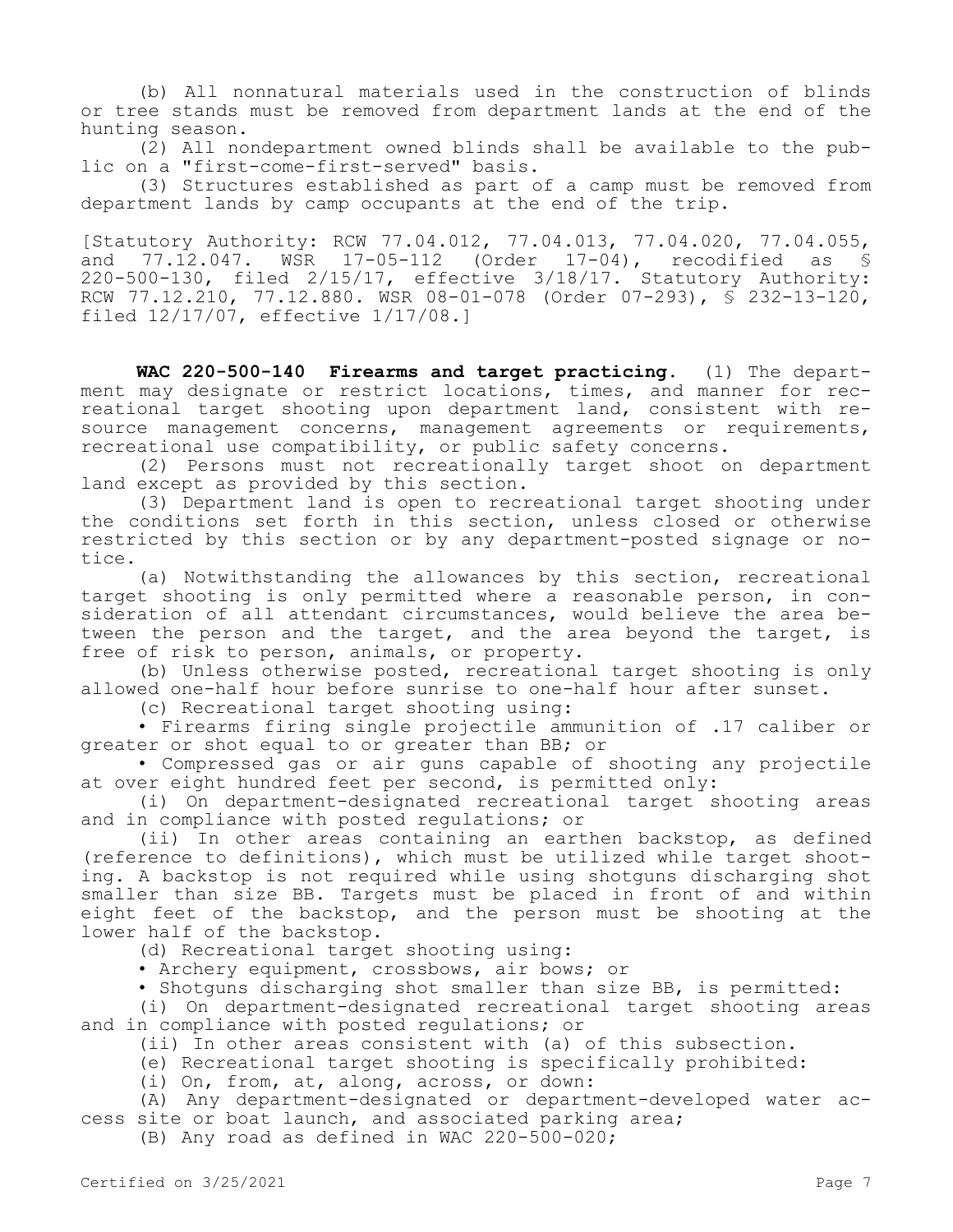(C) Any utility line, utility poles, or light posts;

(D) Any department-designated trail;

(E) Any water body or stream.

(ii) Within five hundred feet of the following (when not utilizing a department-designated recreational target shooting area):

(A) Residences, businesses, and/or other buildings or structures, including port-a-potties, etc.;

(B) Power stations, cell phone towers, utility poles, light posts, wind turbines, or other public utility structures;

(C) Campgrounds;

(D) Viewing platforms or structures;

(iii) In other areas posted by the department as restricted from shooting.

(4) Authorized targets for use on department lands are restricted to items, other than exploding targets, that are commercially manufactured for the specific purpose of target shooting, or similar targets privately manufactured that are consistent with this section, and as further restricted below.

(a) Steel targets that are manufactured for the specific purpose of target shooting are allowed subject to the following restrictions:

(i) When used on a department-designated recreational target shooting area, steel targets that are manufactured for the specific purpose of target shooting are allowed year round.

(ii) When used outside a department-designated recreational target shooting area, steel targets that are manufactured for the specific purpose of target shooting are allowed from October 1 to May 31, unless otherwise posted.

(b) Clay targets, when used, must be biodegradable clay targets.

(c) Items prohibited to be used as targets or to hold or post targets include, but are not limited to:

(i) Buildings;

(ii) Power stations, cell phone towers, utility poles, light posts, wind turbines, or other public utility structures;

(iii) Gates, fence posts or rails;

(iv) Vehicles, or parts thereof;

(v) Machinery, or parts thereof;

(vi) Signs, kiosks, or informational panels of any kind;

(vii) Appliances or electronics;

(viii) Furniture;

(ix) Pallets;

(x) Glass;

(xi) Explosive and incendiary items, including binary exploding targets (i.e., Tannerite);

(xii) Containers of liquids, chemicals, paints, or compressed gas;

(xiii) Standing or moving water;

(xiv) Live or dead trees or other vegetation;

(xv) Animals or animal carcasses.

(5) The discharge of tracer bullets or shells or incendiary ammunition is specifically prohibited on all department lands.

(6) At all times, it is unlawful for a person to discharge a firearm, crossbow, bow, or any other projectile shooting implement on department lands in a reckless or negligent manner. A violation of this subsection may be punishable under RCW 77.15.230, 77.15.460, 9A.36.050, 9A.36.031, 9A.36.021, 9A.32.070, 9A.32.060, or other relevant statute depending on the circumstances of the violation.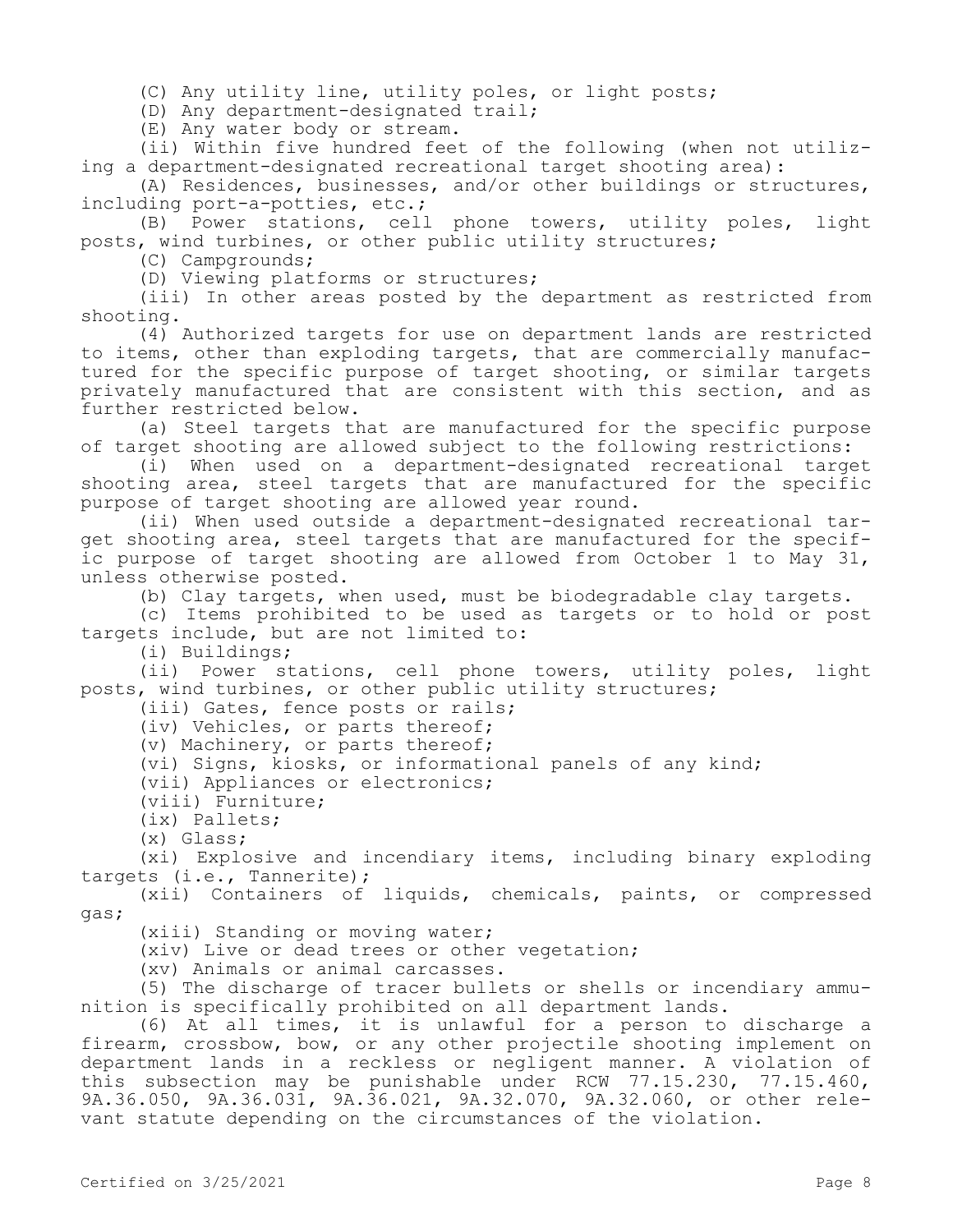(7) It is unlawful for persons recreationally target shooting to fail to remove and transport from department lands for proper disposal all shell casings, shotgun hulls, ammunition packaging, and targets or target debris. Failure to remove any such item is prohibited and constitutes littering.

(8) Persons who recreationally target shoot are responsible for knowing other state, local, or federal laws that may govern their shooting activity, and compliance with this rule does not guarantee compliance with other applicable laws.

(9) **Definitions.**

(a) "Backstop" means an unobstructed earthen mound or bank at least eight feet in height which must stop the progress of and contain all projectiles, fragments, and ricochets in a safe manner.

(b) "Biodegradable clay target" means any clay target labeled by the manufacturer as biodegradable.

(c) "Clay targets," for purposes of this chapter, refers to those targets that are commonly referred to as clay pigeons and often saucer-shaped, which are:

(i) Designed to be thrown by hand or machine, such as in skeet or trap shooting, but may also be used as stationary targets; and

(ii) Designed to be easily and permanently broken by projectiles.

(d) "Department-designated recreational target shooting area" means an area designated and posted by the department for the purpose of recreational target shooting.

(e) "Department-designated trail" means any trail designated and posted by the department.

(f) "Recreational target shooting" is defined for purposes of this chapter as the act of shooting projectiles for practice, sighting in, or other reasons, and involves the discharging of firearms, compressed gas or air guns, air bows, crossbows, or archery equipment. Recreational target shooting does not include the activity of lawful hunting or hunting dog training.

[Statutory Authority: RCW 77.04.012, 77.04.055, and 77.12.047. WSR 21-01-142 (Order 20-260), § 220-500-140, filed 12/17/20, effective 1/17/21. Statutory Authority: RCW 77.04.012, 77.04.013, 77.04.020, 77.04.055, and 77.12.047. WSR 17-05-112 (Order 17-04), recodified as § 220-500-140, filed 2/15/17, effective 3/18/17. Statutory Authority: RCW 77.12.210, 77.12.880. WSR 08-01-078 (Order 07-293), § 232-13-130, filed 12/17/07, effective 1/17/08.]

**WAC 220-500-150 Fireworks.** It is unlawful to discharge or possess fireworks, model rockets, or other devices containing any explosive or flammable compounds on department lands. This does not apply to gasoline or diesel powered equipment, cooking stoves or grills, lanterns, lighters, or heaters, or legal firearms.

[Statutory Authority: RCW 77.04.012, 77.04.013, 77.04.020, 77.04.055, and 77.12.047. WSR 17-05-112 (Order 17-04), recodified as § 220-500-150, filed 2/15/17, effective 3/18/17. Statutory Authority: RCW 77.12.210, 77.12.880. WSR 08-01-078 (Order 07-293), § 232-13-140, filed 12/17/07, effective 1/17/08.]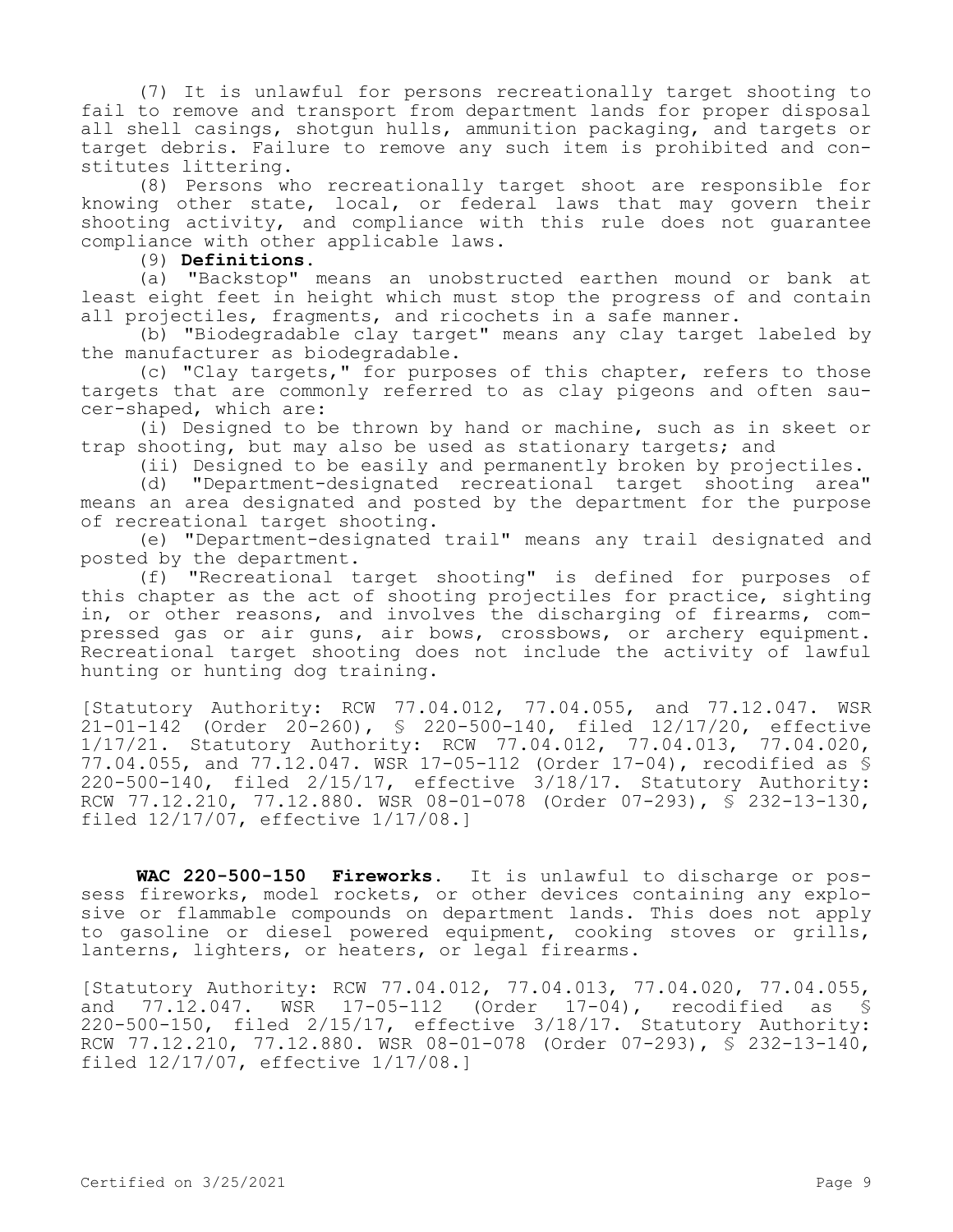**WAC 220-500-160 Parking.** (1)(a) It is unlawful to park or leave a vehicle unattended for more than twenty-one days on department lands without a permit from the director.

(b) It is unlawful to leave a motor vehicle or trailer parked or standing on department lands when the vehicle is blocking access to a boat ramp, roadway, gate, or driveway or otherwise prevents egress or ingress to a department facility.

(c) Vehicles unlawfully parked or abandoned on department lands may be impounded by a fish and wildlife officer or ex officio fish and wildlife officer.

(2) Vehicles, vessels, motor homes, and trailers parked or abandoned for more than twenty-one consecutive days within a thirty-day period on department lands are declared to be public nuisances and may be impounded by a fish and wildlife officer or ex officio fish and wildlife officer.

(3) It is unlawful to moor a houseboat, other floating occupancy structure (excluding floating blinds used for waterfowl hunting), or dock on department lands without a permit from the director. Such unauthorized or unlawful boats, houseboats or other floating structures may be declared public nuisances and may be abated by the department after ten days notice by the department.

[Statutory Authority: RCW 77.04.012, 77.04.013, 77.04.020, 77.04.055, and 77.12.047. WSR 17-05-112 (Order 17-04), recodified as § 220-500-160, filed 2/15/17, effective 3/18/17. Statutory Authority: RCW 77.12.210, 77.12.880. WSR 08-01-078 (Order 07-293), § 232-13-170, filed 12/17/07, effective 1/17/08.]

**WAC 220-500-170 Pets.** (1) The department may prohibit or regulate pets, except for bona fide service animals for persons with disabilities, on department lands.

(2) It is unlawful for any person to allow pets to roam unattended on department lands.

(3)(a) It is unlawful to cause or allow a pet to roam unleashed on department-owned lands from April 1 through July 31, unless posted otherwise.

(b) It is unlawful to cause or allow a pet to roam unleashed on designated access sites or within five hundred feet of a designated campground on department lands.

[Statutory Authority: RCW 77.04.012, 77.04.013, 77.04.020, 77.04.055, and 77.12.047. WSR 17-05-112 (Order 17-04), recodified as § 220-500-170, filed 2/15/17, effective 3/18/17. Statutory Authority: RCW 77.12.210, 77.12.880. WSR 08-01-078 (Order 07-293), § 232-13-180, filed 12/17/07, effective 1/17/08.]

**WAC 220-500-180 Penalties.** Unless otherwise provided, violation of any of the provisions of this chapter constitutes an infraction, pursuant to RCW 77.15.020 and 77.15.160.

[Statutory Authority: RCW 77.04.012, 77.04.013, 77.04.020, 77.04.055, and 77.12.047. WSR 17-05-112 (Order 17-04), recodified as § 220-500-180, filed 2/15/17, effective 3/18/17. Statutory Authority: RCW 77.12.210, 77.12.880. WSR 08-01-078 (Order 07-293), § 232-13-210, filed 12/17/07, effective 1/17/08.]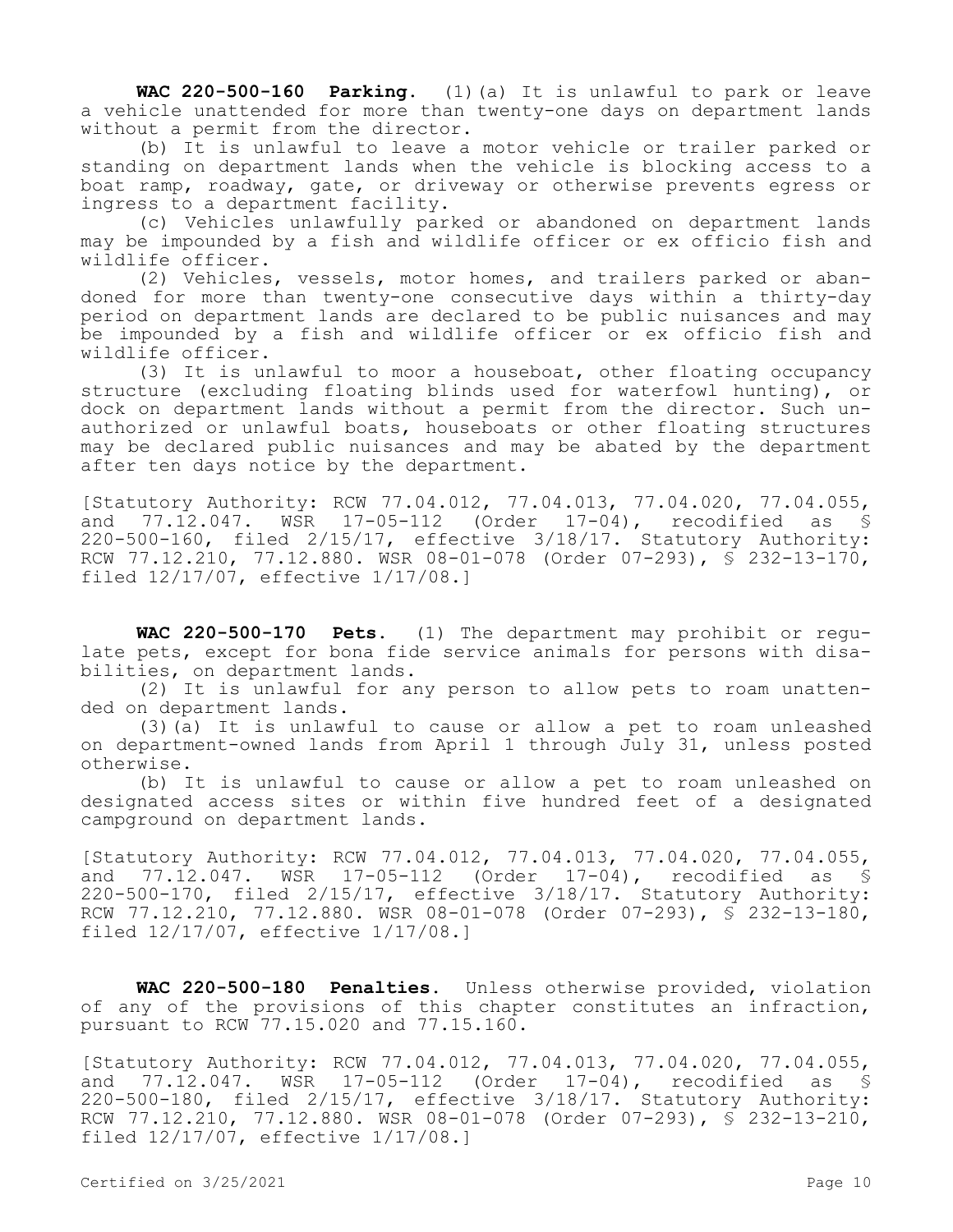**WAC 220-500-190 Domestic animals on department lands.** It is unlawful for any person to allow domesticated animals to be unattended on, or to permit livestock to graze upon land under the control of the department without a written permit from the director. In addition to other penalties provided by law, any such person may be liable to the department for a compensatory fee of one dollar per head of livestock per day.

[Statutory Authority: RCW 77.04.012, 77.04.013, 77.04.020, 77.04.055, and 77.12.047. WSR 17-05-112 (Order 17-04), recodified as § 220-500-190, filed 2/15/17, effective 3/18/17. Statutory Authority: RCW 77.12.210. WSR 88-23-108 (Order 322), § 232-12-174, filed 11/22/88. Statutory Authority: RCW 77.12.040. WSR 81-12-029 (Order 165), § 232-12-174, filed 6/1/81. Formerly WAC 232-12-390.]

**WAC 220-500-200 Livestock grazing on department of fish and wildlife lands.** All persons wishing to apply for a grazing permit for acreage managed by the Washington department of fish and wildlife should contact the department at P.O. Box 43200, Olympia, Washington 98504-3200.

(1) The director is authorized to issue grazing permits when the director determines that the grazing permits will be consistent with the desired ecological conditions for those lands and with the department's mission, management objectives, and strategic plan.

(2) A temporary permit may be granted by the director to satisfy short-term needs where benefits to wildlife management programs and the public interest can be demonstrated. The term of a temporary permit shall not exceed one year and no fee need necessarily be charged.

(3) With the following three exceptions, grazing permits shall first be submitted to the commission, which may review the permits to ensure that they conform to commission policy:

(a) Temporary permits;

(b) Permits that are being renewed or renegotiated for acreage where the department has permitted nontemporary grazing during the previous ten years; and

(c) Permits that are being issued for acreage acquired by the department within the previous twelve months.

If, within thirty days, the commission has not disapproved a permit, the director shall be deemed authorized to issue that permit.

(4) A permit issued without commission review on acreage acquired by the department within the previous twelve months must not exceed an initial duration of three years, and may not be subsequently reissued before being submitted to the commission for review.

(5) The director shall negotiate grazing permits with potential grazing operators to ensure the highest benefits to fish and wildlife. When an existing permit expires or is about to expire, the director may renew the permit for up to another five years, renegotiate the grazing permit with the existing permittee or with a new grazing operator, decline to reissue the permit and provide notice of and rationale for nonrenewal by the end of the calendar year of the most recent permitted grazing season, or advertise and sell the permit at public auction to the highest bidder. The director is authorized to reject any and all bids if it is determined to be in the best interest of the fish and wildlife to do so. No grazing permit shall have a term exceeding five years unless the commission grants prior approval for a longer term.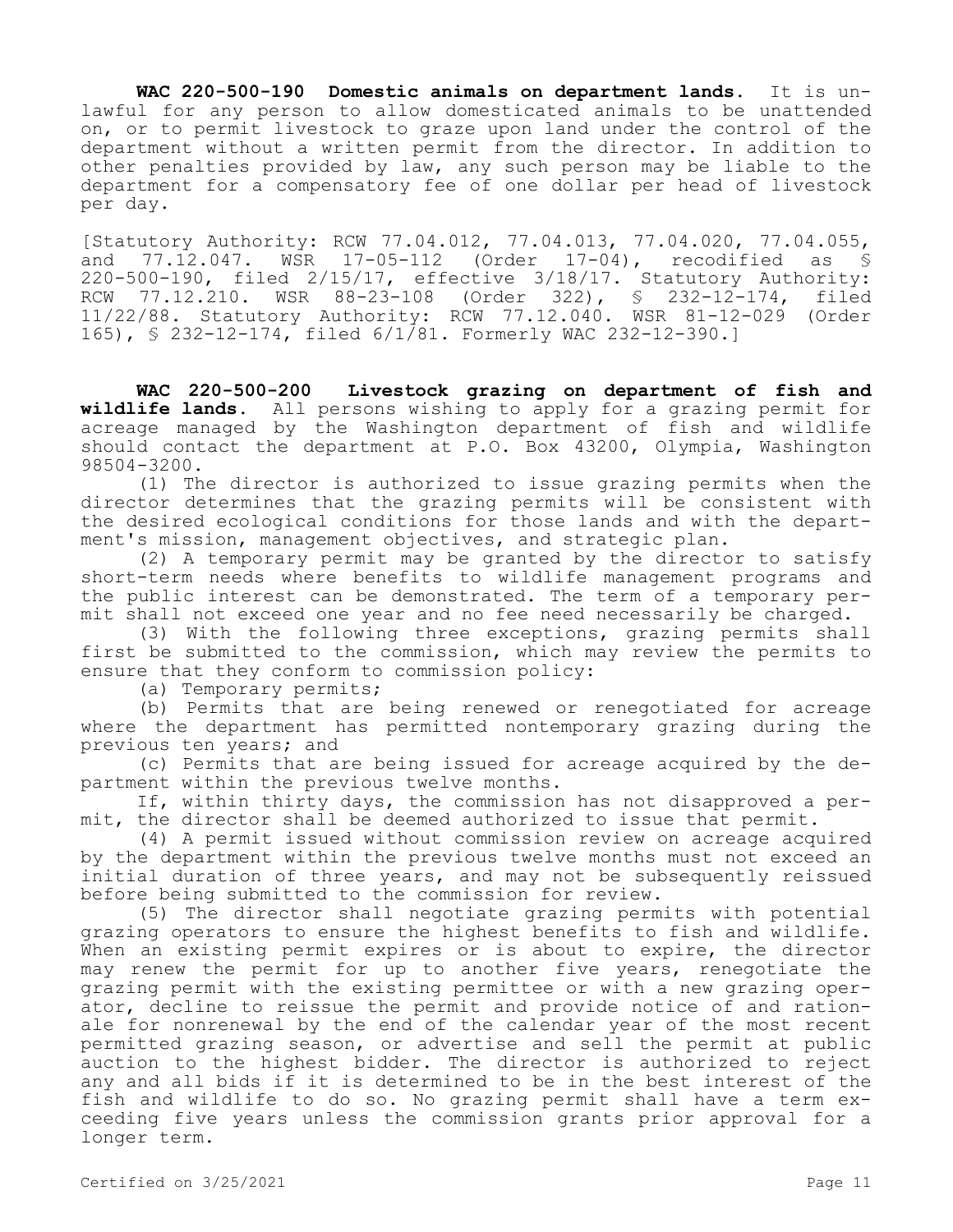(6) Except for temporary permits where grazing on department managed lands is allowed for the equivalent of fewer than fourteen total days, each grazing permit proposal shall be accompanied by a domestic livestock grazing management plan that includes a description of ecological impacts, desired ecological conditions, fish and wildlife benefits, a monitoring plan, and an evaluation schedule for lands that will be grazed by livestock. Grazing management lands will address ecosystem standards referenced in RCW 77.12.204. The department shall inspect the site of a grazing permit no less than two times each year. The director shall retain the right to alter any provision of the plan as required to benefit fish or wildlife management, public hunting and fishing, or other recreational uses.

(7) The director may cancel a permit:

(a) For noncompliance with the terms and conditions of the permit;

(b) If the area described in the permit is included in a land use plan determined by the agency to be a higher and better use;

(c) If the property is sold or conveyed; or

(d) If damage to wildlife or wildlife habitat occurs.

Notice of and rationale for cancellation will be provided to the permittee as far in advance as possible.

(8) All lands covered by any grazing permit agreement shall at all times be open to public hunting, fishing and other wildlife recreational uses, consistent with applicable seasons and rules, unless such lands have been closed by action of the commission or emergency order by the director.

[Statutory Authority: RCW 77.04.012, 77.04.013, 77.04.020, 77.04.055, 77.12.047, and 77.12.210. WSR 21-06-050 (Order 21-16), § 220-500-200, filed 2/25/21, effective 3/28/21. Statutory Authority: RCW 77.04.012, 77.04.013, 77.04.020, 77.04.055, and 77.12.047. WSR 17-05-112 (Order 17-04), recodified as § 220-500-200, filed 2/15/17, effective 3/18/17. Statutory Authority: RCW 77.12.047, 77.12.020, 77.12.570, 77.12.210. WSR 07-11-017 (Order 07-62), § 232-12-181, filed 5/3/07, effective 6/3/07. Statutory Authority: RCW 77.12.047. WSR 03-03-016 (Order 03-03), § 232-12-181, filed 1/7/03, effective 2/7/03. Statutory Authority: RCW 77.12.210. WSR 88-23-109 (Order 323), § 232-12-181, filed 11/22/88. Statutory Authority: RCW 77.12.040. WSR 82-04-034 (Order 177), § 232-12-181, filed 1/28/82; WSR 81-12-029 (Order 165), § 232-12-181, filed 6/1/81. Formerly WAC 232-12-405.]

**WAC 220-500-210 Removal of minerals, wood and artifacts from department lands.** It is unlawful to remove petrified wood, minerals, fossils, wood products or artifacts from department lands unless such removal is authorized by a permit issued by the director.

[Statutory Authority: RCW 77.04.012, 77.04.013, 77.04.020, 77.04.055, and 77.12.047. WSR 17-05-112 (Order 17-04), recodified as § 220-500-210, filed 2/15/17, effective 3/18/17. Statutory Authority: RCW 77.12.210 and 77.12.320. WSR 90-11-049 (Order 437), § 232-12-251, filed 5/11/90, effective 6/11/90. Statutory Authority: RCW 77.12.040. WSR 81-12-029 (Order 165), § 232-12-251, filed 6/1/81. Formerly WAC 232-12-550.]